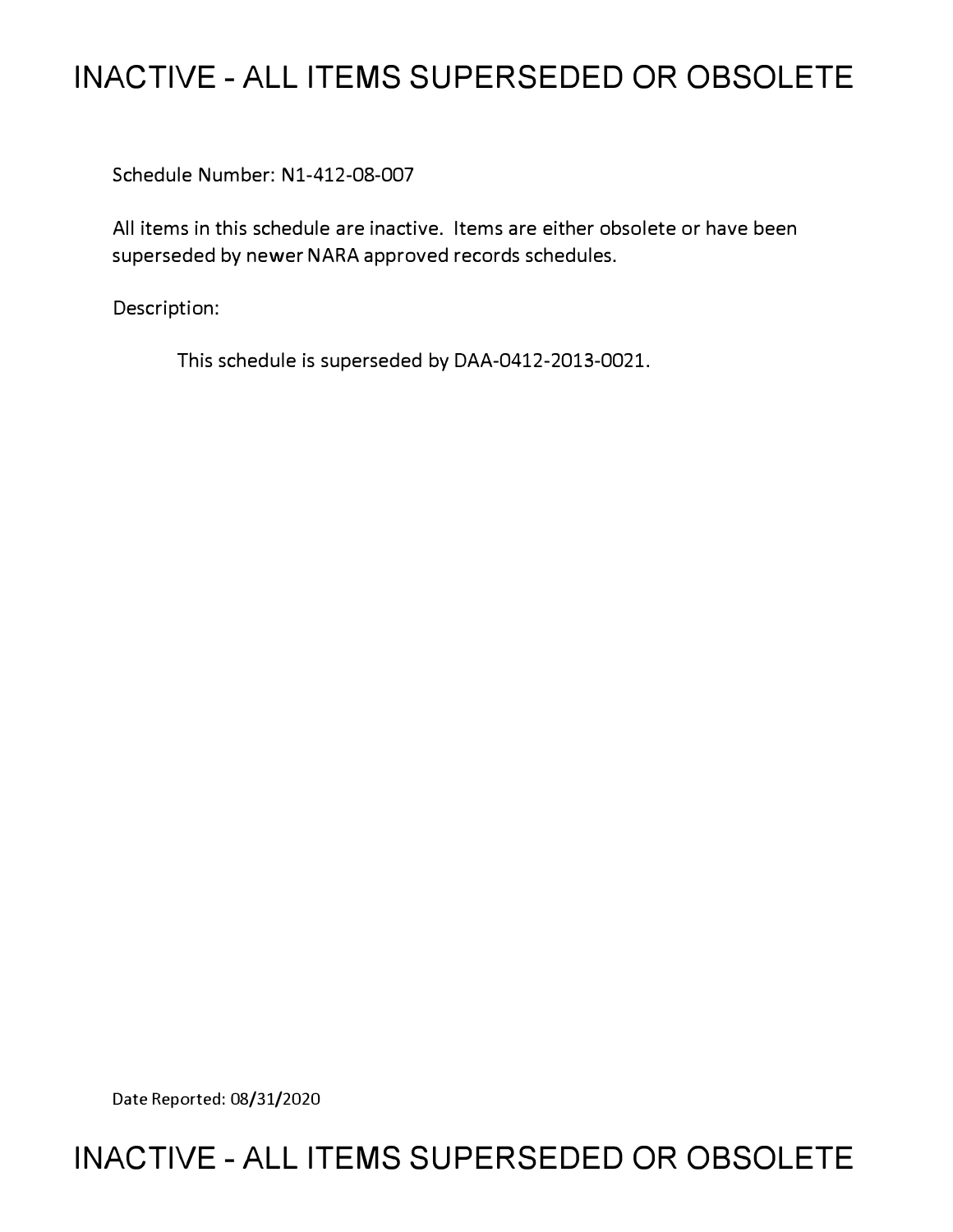| <b>REQUEST FOR RECORDS DISPOSITION AUTHORITY</b>                                                                                        |                                                                             |              |              |                                                                                                      |                                  |                                            |
|-----------------------------------------------------------------------------------------------------------------------------------------|-----------------------------------------------------------------------------|--------------|--------------|------------------------------------------------------------------------------------------------------|----------------------------------|--------------------------------------------|
| To: NATIONAL ARCHIVES and RECORDS ADMINISTRATION (NIR)<br>WASHINGTON, DC 20408                                                          |                                                                             |              |              | JOB NUMBER $N/-4/2-08-7$<br>DATE RECEIVED<br>$1/30/08$                                               |                                  |                                            |
| 1. FROM (Agency or establishment)                                                                                                       |                                                                             |              |              | <b>NOTIFICATION TO AGENCY</b>                                                                        |                                  |                                            |
| U.S. Environmental Protection Agency                                                                                                    |                                                                             |              |              |                                                                                                      |                                  |                                            |
|                                                                                                                                         | 2. MAJOR SUBDIVISION                                                        |              |              |                                                                                                      |                                  |                                            |
| Headquarters                                                                                                                            |                                                                             |              |              | In accordance with the provisions of 44 U.S.C.<br>3303a,<br>disposition request,<br>the<br>including |                                  |                                            |
|                                                                                                                                         | 3. MINOR SUBDIVISION                                                        |              |              | amendments, is approved except for items that may<br>be marked Adisposition not approved = or        |                                  |                                            |
|                                                                                                                                         | Office of Water (OW)                                                        |              |              |                                                                                                      | Awithdrawn $\cong$ in column 10. |                                            |
|                                                                                                                                         | 4. NAME OF PERSON WITH WHOM TO CONFER<br>5. TELEPHONE                       |              |              | <b>DATE</b>                                                                                          | ARCHIVIST OF THE UNITED STATES   |                                            |
|                                                                                                                                         | John B. Ellis                                                               | 202-566-1643 |              | $slk\log M$                                                                                          |                                  |                                            |
| $\boxtimes$ is not required;<br>has been requested.<br>is attached; or<br>SIGNATIURE OF AGENCY REPRESENTATIVE<br><b>DATE</b><br>1/24/08 |                                                                             |              |              | <b>Agency Records Officer</b>                                                                        |                                  |                                            |
|                                                                                                                                         |                                                                             |              | <b>TITLE</b> |                                                                                                      |                                  |                                            |
| 7. Item                                                                                                                                 | 8. DESCRIPTION OF ITEM AND PROPOSED DISPOSITION                             |              |              |                                                                                                      | 9. GRS OR SUPERSEDED             | <b>10. ACTION TAKEN</b><br>(NARA USE ONLY) |
| No.<br>1                                                                                                                                |                                                                             |              |              |                                                                                                      | <b>JOB CITATION</b>              |                                            |
| $\overline{\mathbf{2}}$                                                                                                                 | EPA 213 Water Quality Planning and Management Files                         |              |              | N1-412-94-4/7                                                                                        |                                  |                                            |
|                                                                                                                                         | EPA 214 Drinking Water Management and Direct Implementation<br><b>Files</b> |              |              | N1-412-94-4/8                                                                                        |                                  |                                            |
|                                                                                                                                         |                                                                             |              |              |                                                                                                      |                                  |                                            |
|                                                                                                                                         |                                                                             |              |              |                                                                                                      |                                  |                                            |
|                                                                                                                                         |                                                                             |              |              |                                                                                                      |                                  |                                            |
|                                                                                                                                         |                                                                             |              |              |                                                                                                      |                                  |                                            |
|                                                                                                                                         |                                                                             |              |              |                                                                                                      |                                  |                                            |
| $\mathbf{3}$                                                                                                                            |                                                                             |              |              |                                                                                                      |                                  |                                            |

| × |  |  |  |
|---|--|--|--|
|---|--|--|--|

V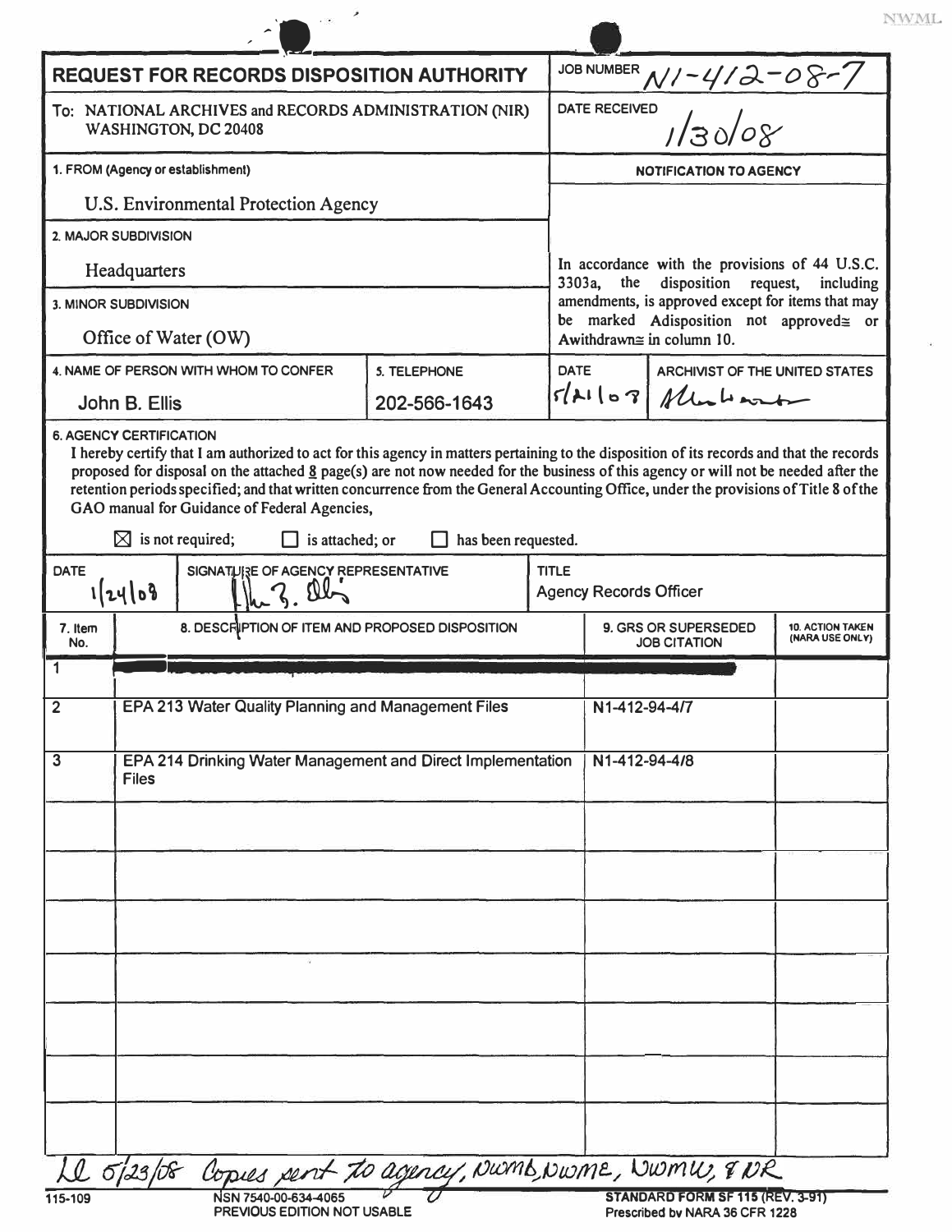Kletronic records That

de notreguire SF-115,<br>Der 36 CFR 122F31(1)(1)

This schedule is in draft. It may be used to retire records, but may not be used to destroy records. If you have any questions, please contact the Records Help Desk.

# **EPA Records Schedule 212**

Status: Draft, 03/31/2008

**Title: Sole Source Aquifer Files** 

**Program:** Water

**Applicability: Regions** 

Function: 108-025-03 - Ensure Safe Drinking Water

#### **NARA Disposal Authority:**

This schedule authorizes the disposition of the record copy in any media (media neutral), excluding any records already in electronic form. Records designated for permanent retention must be transferred to the National Archives in accordance with NARA standards at the time of transfer.

•  $N1-412-08-7/1$ 

#### **Description:**

Records document the identification and designation of critical aquifer protection areas. Includes information released to the public, petitions requesting project review, public notice and hearing documentation, correspondence, memoranda of understanding (MOU) and other information relating to the designation of sole source aquifers.

#### **B**oosition Instructions:

Item  $a(1)$ :  $N$  ord copy - Nonelectronic

- Permanent
- Close inactive records at end Syear.
- Transfer to the National Archives 25 years after file closure.

Item a(2): Record copy - Electronic

- Permanent
- Close inactive records at end of year.
- Transfer to the National Archives 5 years after file closure, with any related document tion and external finding aids as specified in 36 CFR 1228.270 or standards applicable at the time.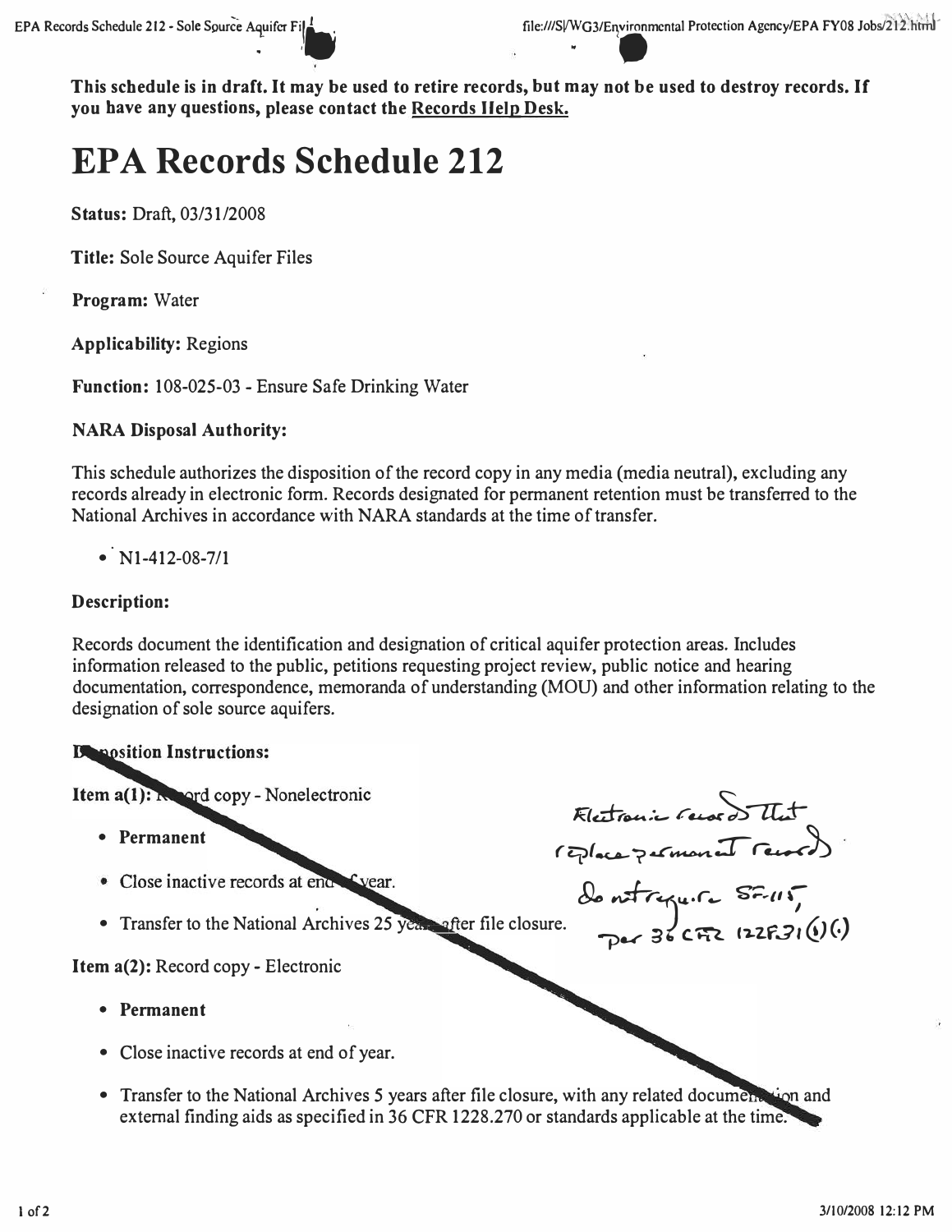Item **a(3)**: Electronic copy of records transferred to the National Archives

- **Disposable** Non-record copy
- **Close file upon transfer to the National Archives. -**
- Delete after electronic record copy is successfully transferred to the National Archiven

#### **Guidance:**

¥,

**Specific legal requirements include:** 

- **Safe Drinking Water Act, as amended, Section 1427**
- **40 CFR Part 149**

#### **Reasons for Disposition:**

**The disposition instructions have been revised as media neutral to allow for maintaining the record copy in EPA's electronic recordkeeping system. The retention has not changed. The previous regional applicability was expanded to Agency-wide.** 

**The applicability was changed from Agency-wide to Regions in the 03/31/2008 version.** 

**The following changes were made in the 01/31/2008 version:** 

- **Divided item a into three subitems, a(l )-(3).**
- **Revised the titles of disposition items a(l )-(3).**
- **Revised the disposition instruction for item a(3).**

**Custodians:** 

**Multiple units** 

**Related Schedules:** 

#### **Previous NARA Disposal Authority:**

**NCl-412-85-17/23** 

**Entry: 02/28/1992** 

**EPA Approval: 01/24/2008** 

**NARA Approval: Pending**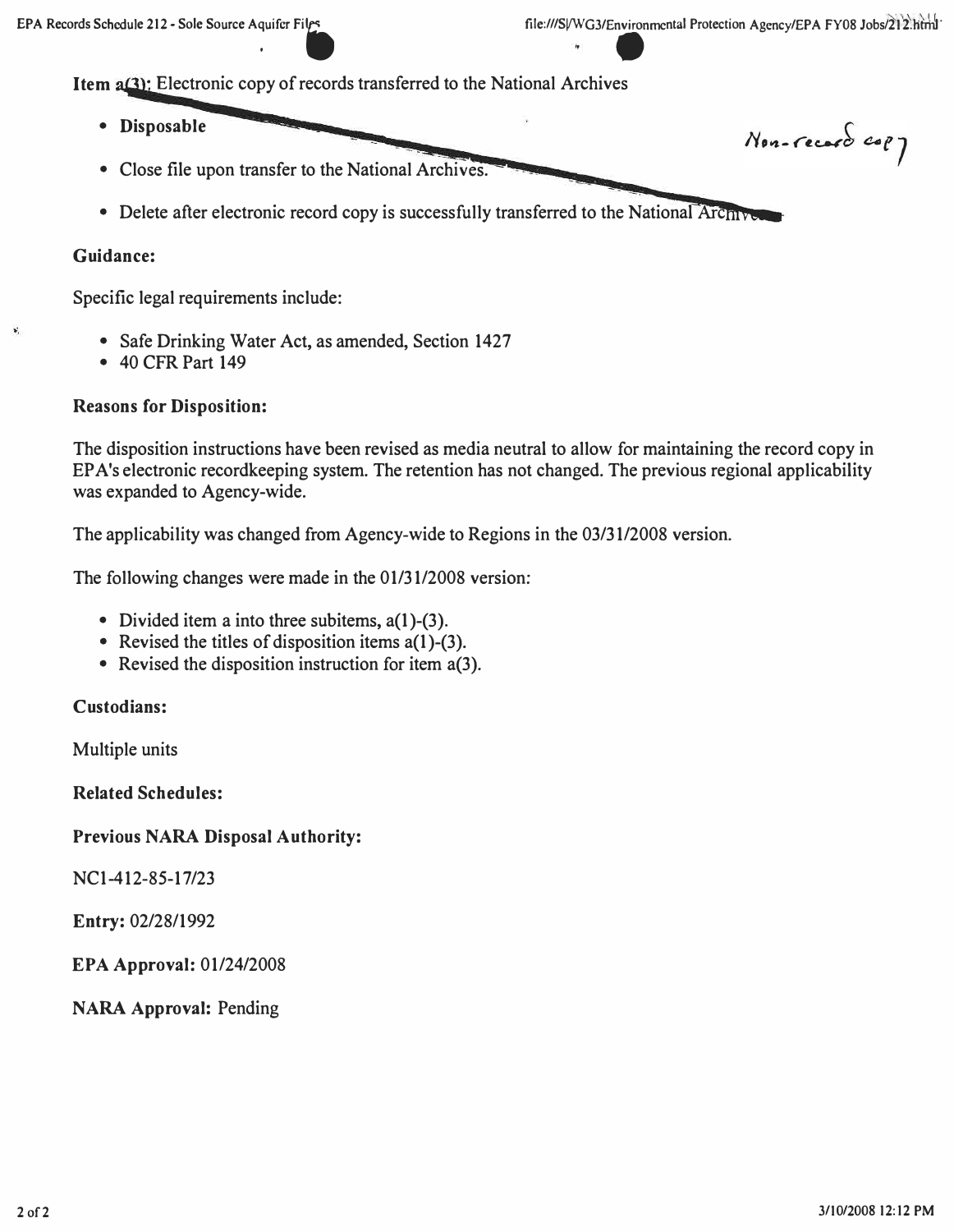This schedule is in development. It may not be used to retire or destroy records. If you have any questions, please contact the Records Help Desk.

liles

# **EPA Records Schedule 213**

Status: Development, 01/31/2008

**Title:** Water Quality Planning and Management Files

Program: Water

**Applicability: Regions** 

Function: 108-025-02 - Manage Water Quality

## **NARA Disposal Authority:**

This schedule authorizes the disposition of the record copy in any media (media neutral), excluding any records already in electronic form. Records designated for permanent retention must be transferred to the National Archives in accordance with NARA standards at the time of transfer.

 $\bullet$  Pending

## **Description:**

Contains documents relating to water quality planning, management and implementation undertaken by EPA, states, interstate, regional and local agencies. Also includes documents dealing with nonpoint source implementation projects and information on projects such as reservoirs, and nuclear power plants which may affect water quality. Includes water quality management plans, water quality reports, TMDLs (Total Maximum Daily Loads), load allocation working papers, water quality models, correspondence and other related documents.

#### **Disposition Instructions:**

**Remate 1:** Final plans and annual and biennial reports - Nonelectronic

**REAL PROPERTY AND** 

Excludes: State (b) water quality reports submitted to Congress by the Headquarters Office of Water covered by EPA 429. Flection i Second That

- Permanent
- 
- 

• Close inactive records at circuit and the set of the close of the National Archives 10 years after file close  $\frac{36}{56}$  CFC Item a(2): Final plans and annual and biennial reports - Electronic

Excludes: State 305(b) water quality reports submitted to Congress by the Headquarters of Gice of Water covered by EPA 429.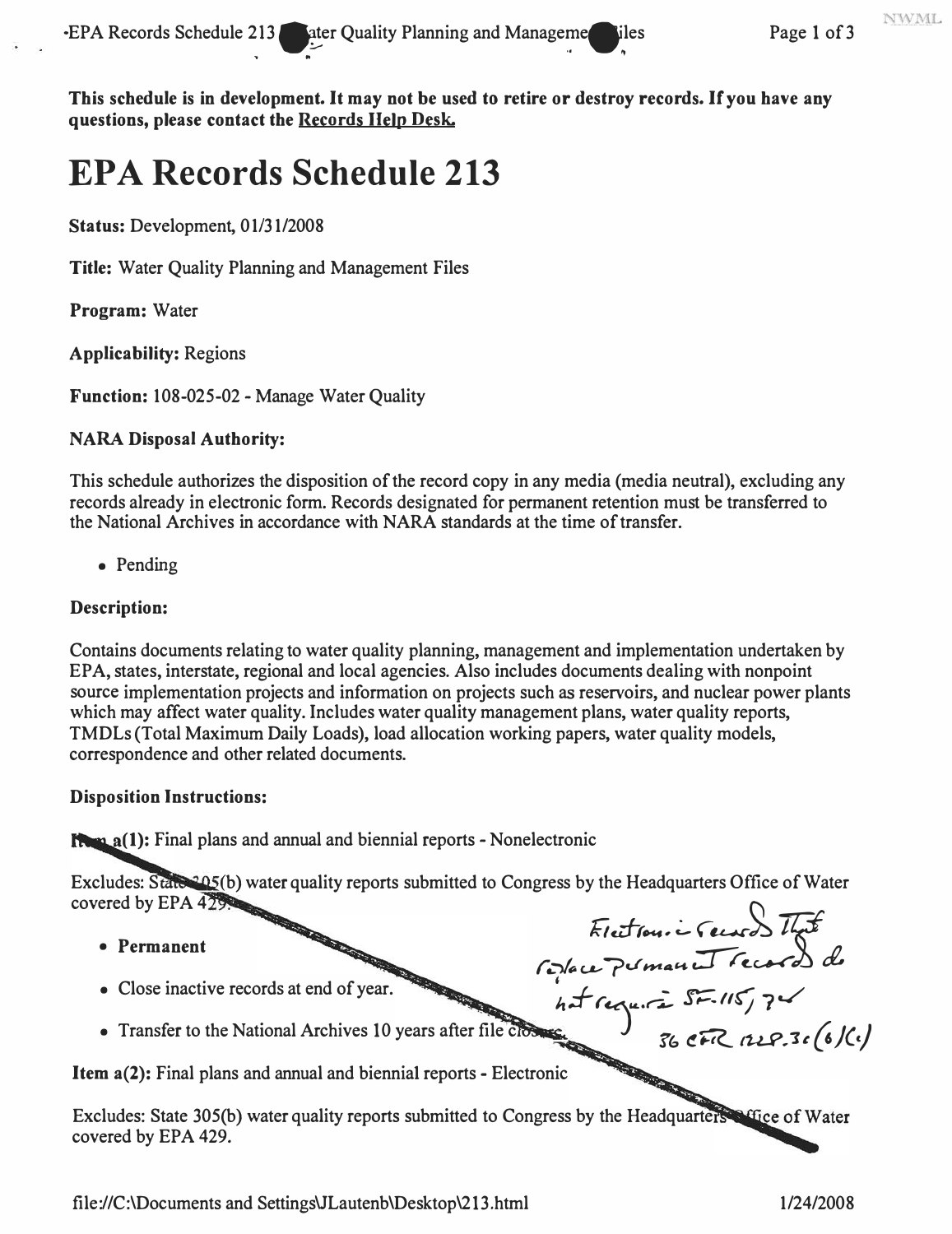Non-record 0074

# Permanent

- Close mactive records at end of year.
- Transfer to the **National Archives 5 years after file closure**, with any related documentation and external finding aids, as specified in 36 CFR 1228.270 or standards applicable at the time.

**Item a(3):** Final plans and annual and  $\frac{1}{2}$  reports - Electronic copy of records transferred to the **National Archives** 

**Excludes: State 305(b) water quality reports submitted to Congress by the Headquarters Office of Water. covered by EPA 429.** 

- **Disposable**
- **Close file upon transfer to the National Archives.**
- Delete after electronic record copy is successfully transferred to the National Arch

**Item b: Supporting files** 

- **Disposable**
- **Close inactive records at end of year.**
- **Destroy 10 years after file closure.**

#### **Guidance:**

**The state 305(b) water quality report submitted to Congress by the Headquarters Office of Water is covered by EPA 429. Copies of this report maintained in the regional offices may be destroyed when no longer needed.** 

**See EPA 203 for records dealing with EPA oversight of state programs and EPA 204 for state program authorizations and approvals. Enforcement actions and compliance files are scheduled as EPA 207 and EPA 211, respectively.** 

**Specific legal citations include:** 

- **Clean Water Act, as amended, 33 U.S.C., Section 1251 et seq.**
- **40 CFR Parts 130-133, 503.18**

#### **Reasons for Disposition:**

**The disposition instructions have been rewritten as media neutral to allow for maintaining the record**  copy in EPA's electronic recordkeeping system. The retention has not changed.

The following changes were made in the 01/31/2008 version:

**• Divided item a into three subitems, a(l)-(3).**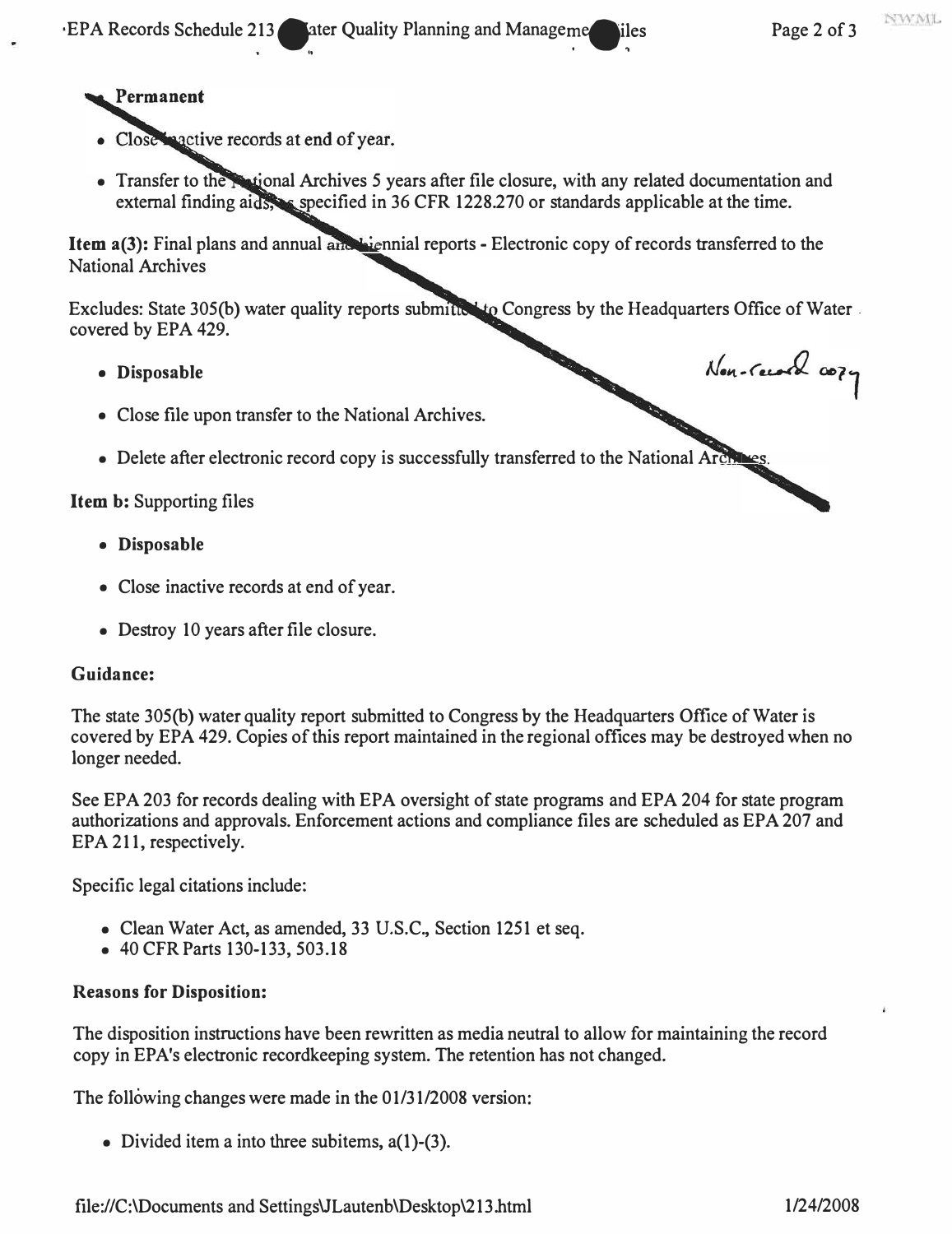- **Revised the titles of disposition items a(l)-(3).**
- **Revised the disposition instruction for item a(3).**

**The following items were deleted 08/17/2006:** 

- **Deleted item c - Copies on optical disk and CD-ROM as nonrecords.**
- **Deleted item d Electronic copies created with word processing and electronic mail applications pursuant to NARA Bulletin 2006-04.**

#### **Custodians:**

**Multiple units** 

#### **Related Schedules:**

**EPA 203, EPA 204, EPA 207, EPA 211, EPA 429** 

#### **Previous NARA Disposal Authority:**

**NCl-412-76-1/Ill/4, 6, 9, 11, 12, and 25, NCl-412-85-17/4, 5, 8, 9, 10 and 18, NCl-412-85-21/8, Nl-412-94-4/7**

**Entry: 02/28/1992** 

**EPA Approval: Pending** 

**NARA Approval: Pending**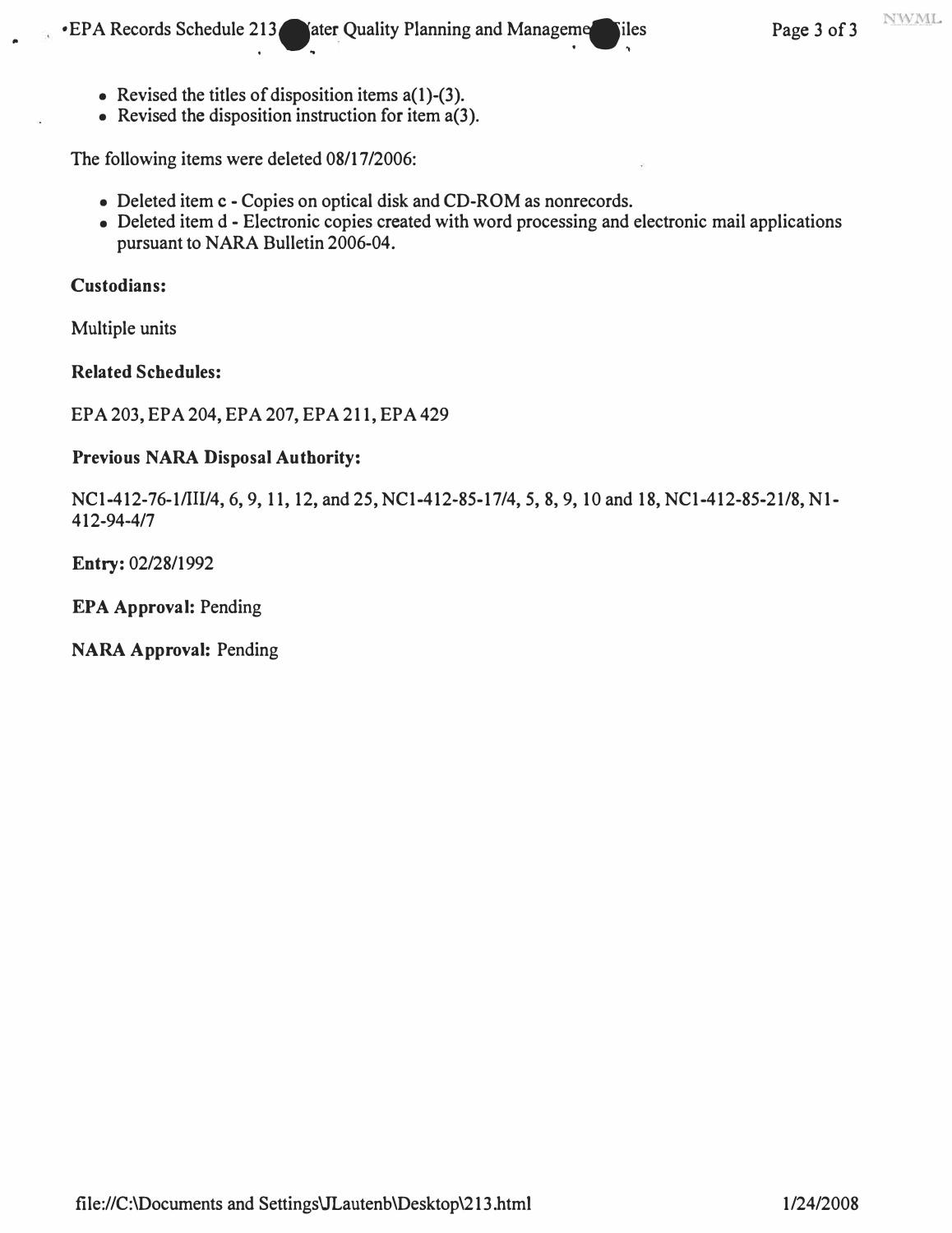**This schedule is in development. It may not be used to retire or destroy records. If you have any**  questions, please contact the Records Help Desk.

# **EPA Records Schedule 214**

**Status: Development, 11/30/2007** 

**Title: Drinking Water Management and Direct Implementation Files** 

**Program: Water** 

**Applicability: Agency-wide** 

**Function: 108-025-03 - Ensure Safe Drinking Water** 

## **NARA Disposal Authority:**

**This schedule authorizes the disposition of the record copy in any media (media neutral), excluding any records already in electronic form. Records designated for permanent retention must be transferred to the National Archives in accordance with NARA standards at the time of transfer.** 

**• Pending** 

## **Description:**

**Contains records relating to public water supply systems, source water assessment and protection, wellhead protection, and the direct implementation of the primary and secondary drinking water regulations. Includes, but is not limited to, supplier reports to the states, public notices and educational materials, public water system inventories, correspondence, and reports.** 

#### **Disposition Instructions:**

**Item a: Record copy** 

- **Disposable**
- **Close inactive records at end of year.**
- **Destroy 10 years after file closure.**

#### **Guidance:**

**Also known as public water supply (PWS) records.** 

**If state is authorized and maintains records for retention periods identified above, the program office may decide to review the records in the state offices rather than maintain copies in regional offices, and destroy the copies it receives.** 

**Records documenting the approval process for state programs (primacy) are covered in EPA 204. Other** 

**<file://C:\Documents> and SettingsVLautenb\Desktop\214.html 1/24/2008** 

**NWML**